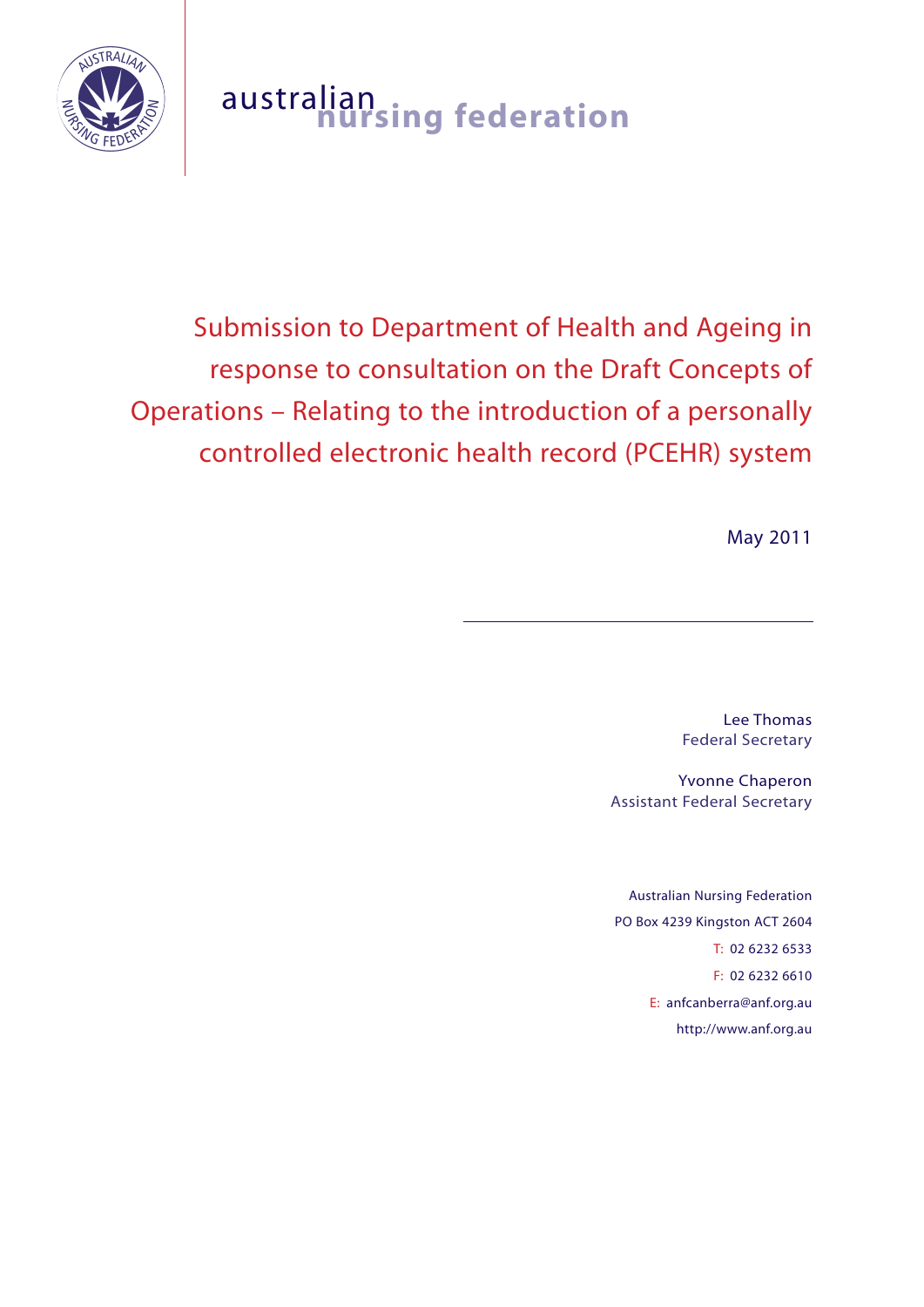### 1. Introduction

Established in 1924, the Australian Nursing Federation (ANF) is the largest professional and industrial organisation in Australia for nurses, midwives, and assistants in nursing, with Branches in each State and Territory of Australia. The core business for the ANF is the professional and industrial representation of our members and the professions of nursing and midwifery.

The ANF has a membership of over 200,000 nurses, midwives and assistants in nursing. Our members are employed in a wide range of settings in urban, regional, rural and remote locations, in both the public and private health and aged care sectors.

The ANF participates in the development of policy relating to: nursing and midwifery practice, professionalism, regulation, education, training, workforce, and socio-economic welfare; health and aged care, including reform agendas, community services, veterans' affairs, occupational health and safety, industrial relations, social justice, human rights, immigration and migration, foreign affairs and law reform.

Given that nursing and midwifery form the largest cohort within the health and aged care sectors, and are the most geographically dispersed of all health care workers, the ANF has a keen interest in the development of health information management in the electronic environment. The ANF participates through a variety of forums in the work of the National E-Health Transition Authority (NEHTA) and welcomes the opportunity to contribute to the development of electronic health records by providing comment on the draft Concept of Operations – relating to the introduction of a Personally Controlled Electronic Health Record (PCEHR) system.

# 2. Draft Concept of Operations for introduction of Personally Controlled Electronic Health Record (PCEHR) system

The ANF submission addresses the following five points identified by NEHTA as feedback from individuals or organisations that:

- identifies additional information they would like provided regarding the PCEHR System,
- highlights questions they consider important to the PCEHR planning discussions,
- provides comments, opinions and perspectives on current thinking around the design and planning for the PCEHR System,
- provides comments, opinions and perspectives on the implementation opportunities and challenges, and
- identifies other areas that the PCEHR implementation planning should consider.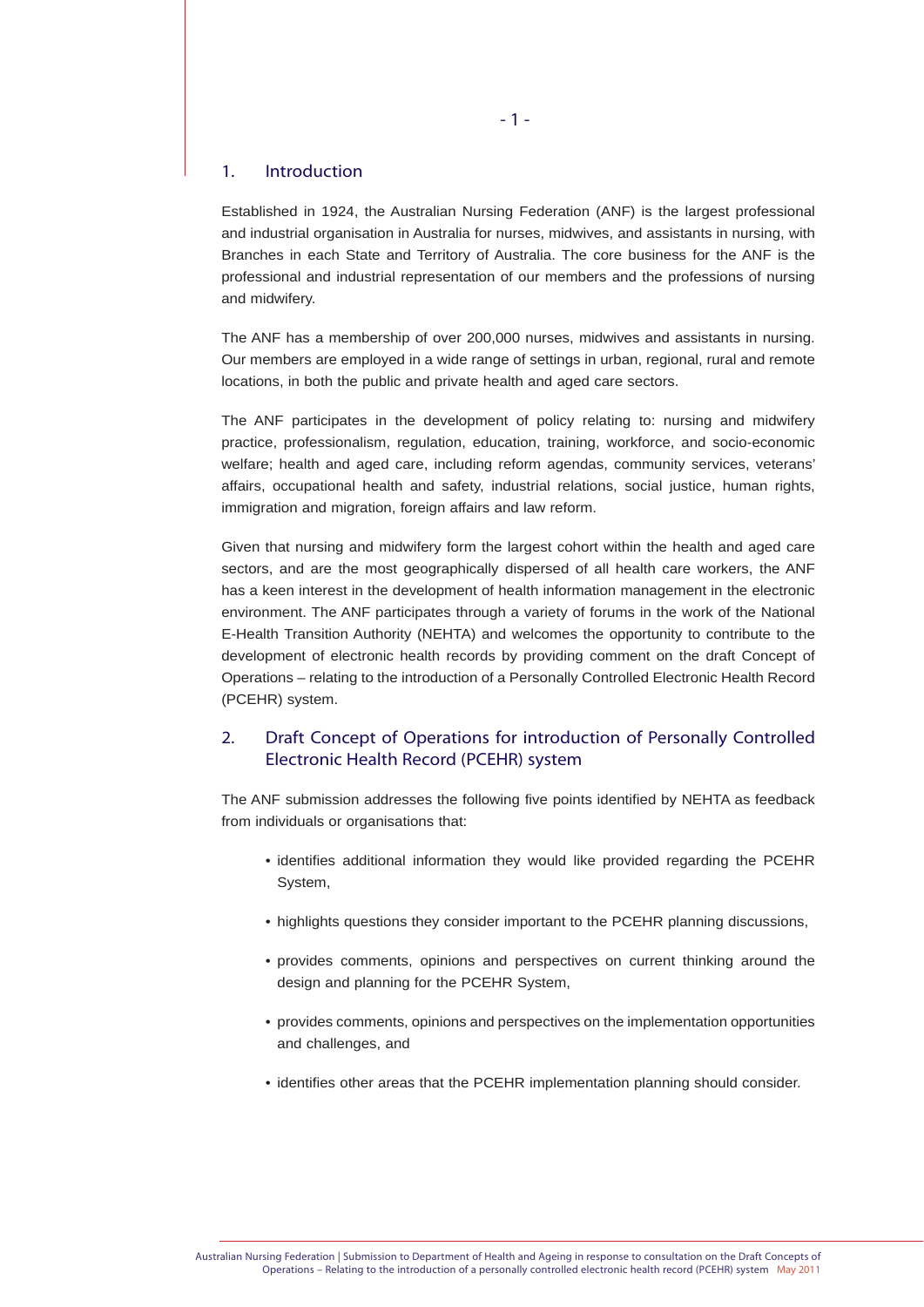#### 2.1. Additional information to be provided regarding the PCEHR System

The majority of consumers and health professionals have little knowledge or awareness of the PCEHR system and e-health in general. For consumers of health and aged care services, the PCEHR system must be explained in plain language with clear instructions on how to use the system. The boxed anecdotes in the document *e-health: have your say* are seen as useful adjuncts to the explanatory text.

For health professionals, it is important that a very detailed explanation of the system is provided together with the specific documents which will be released with the implementation of the PCEHR system. The Concept of Operations document describes the individual who will be able to register from July 2012 to participate in the PCEHR system. Furthermore, the individual is given the option of nominating a healthcare provider to actively maintain their Shared Health Summary. The concept of operations document only refers to the regular General Practitioner (GP) or health care organisation as the nominated health provider. A number of consumers never visit a GP for their health care needs. The document must state examples of nurses, including and not limited to, rural and remote nurses in bush hospitals, community nurses, maternal and child health nurses, mental health nurses, nurse practitioners, midwives and allied health professionals who may be the nominated health provider for the individual. Registered Nurses have the capacity, competence and legal authority to be a nominated health provider and write to the Health Summary Record.

#### 2.2 Issues considered important to the PCEHR planning discussions

Currently all health professionals registered under the National Registration and Accreditation Scheme (ARAS) managed by the Australian Health Practitioners Regulation Agency (AHPRA) are assigned a Health Professional Identifier number by Medicare. The ANF recommends that the authorised user remains within the domain of a Health Professional with a HPI-I and valid credentials. It is important that guidelines and policies are developed in order to have transparency, privacy and confidentiality safeguards and an audit system for participating organisations which include health professionals who do not have a HPI-I with access to the PCEHR (for example, Dietitians).

The event summary is used to capture key health information about significant healthcare events that are relevant to the ongoing care of an individual. The examples of health professionals who can use the event summary is further restricted in the document to afterhours GP, emergency department, an outpatient clinic, a community pharmacy or an allied health clinic. No mention is made of nurse practitioners, mental health nurses, midwives, maternal and child health nurses, school nurses, community nurses, rural and remote nurses or nurses in bush hospitals. This group of nurses provide vital health services to the community, often where no general practitioners or specialists are available, and it must be ensured they have access to the event summary where such a report is inherent to their work role.

## 2.3 Comments, opinions and perspectives on current thinking around the design and planning for the PCEHR System

Privacy and security are a significant challenge for every health care organisation and concern for all Australian citizens. People in Australia have an expectation and trust that the use of information in the health environment is secure and that all health professionals will provide the systems and processes that will protect this information on their health status. It is essential that the legislation, privacy, security mechanisms, secure messaging, governance and quality systems that underpin the PCEHR are explained to everyone in the community so that they will use the system with confidence and trust.

Australian Nursing Federation | Submission to Department of Health and Ageing in response to consultation on the Draft Concepts of Operations – Relating to the introduction of a personally controlled electronic health record (PCEHR) system May 2011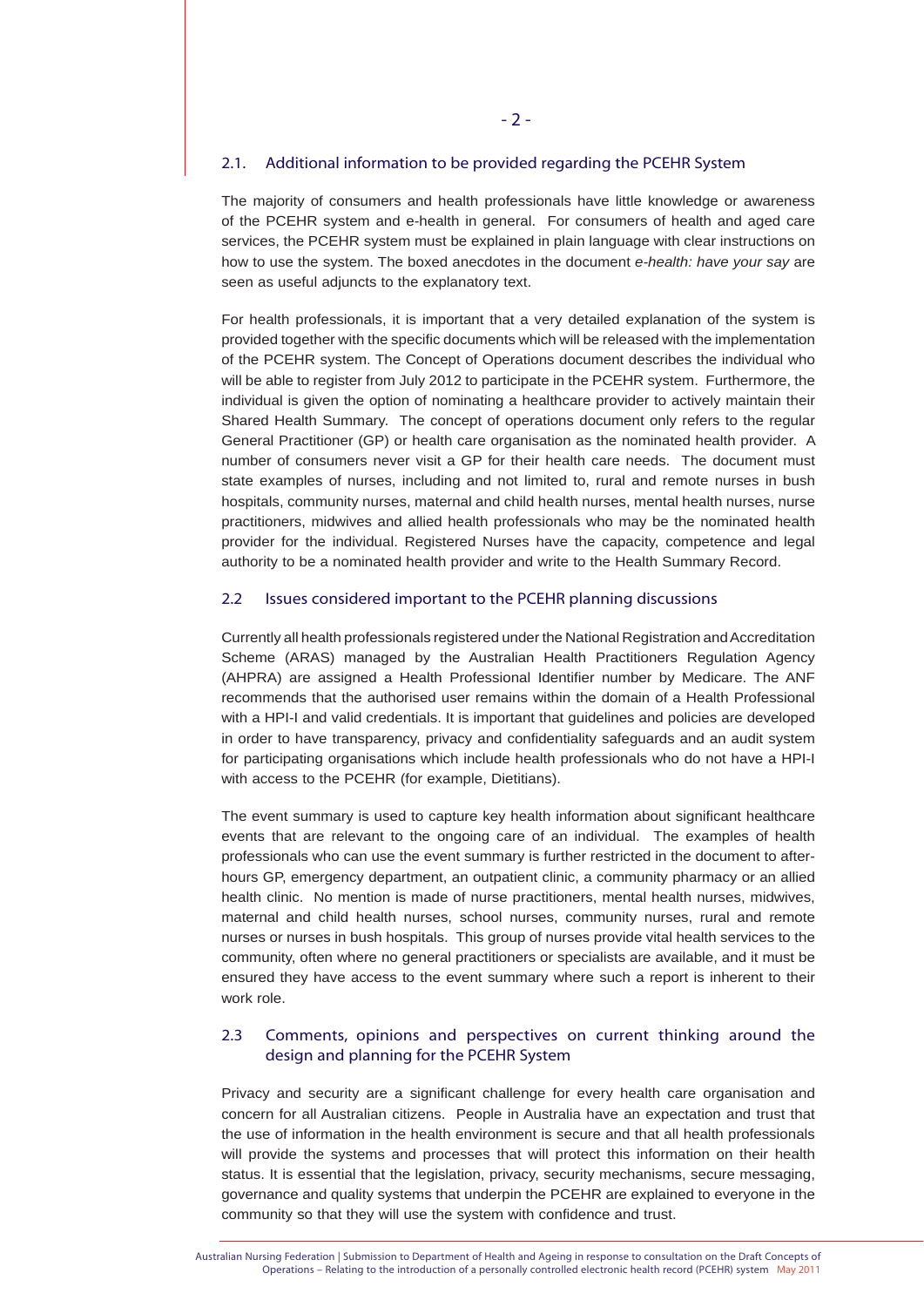The issue of trust in the system is also pertinent to health professionals. For example, nurses working for Queensland Health are currently working in a 'low trust' environment brought on by the failure of the new electronic pay system. There is therefore an understandable potential distrust in the large scale introduction of further technology with the PCEHR, despite the proposed advantages.

The most important message and perspective around the design and planning for the PCEHR system is that all consumers and health professionals must have a very clear expectation and understanding of the use and limitations of the initial system to be implemented. That is, that the Health Summary Record:

- provides the essential health information of the individual on a one page document,
- is not intended to replace the medical record, and
- will only provide a snapshot of the patient's identification and limited medical information.

It is important that the PCEHR system in the future is integrated into existing health records. The incorporation of medical records would reduce duplication of documentation and ensure that up to date health information is stored in the PCEHR system. However, it is acknowledged that the technical design and storage systems are still in the development stage and will require a more mature technology platform in order to implement this next stage.

Consumers of health and aged care systems will naturally be curious as to mechanisms for linking information currently held in paper formats, with the PCEHR and later iterations of electronic health records. This will include future plans for hard copy records (will they be stored or disposed of, and if the latter, how this will occur and over what timeframe).

The need for a clear risk management strategy is evident and the development of policies in relation to how this information is to be used (for general information) both by individual consumers and health professionals.

# 2.4 Comments, opinions and perspectives on the implementation opportunities and challenges

The proposed implementation strategy is based on core principles:

- 1. Governance;
- 2. Legislation;
- 3. Policy integration, including integration with the national hospital and health reform agenda;
- 4. Change and adoption, including engagement and communications as well as change management support;
- 5. Lead e-health sites;
- 6. Outcomes and benefits evaluation.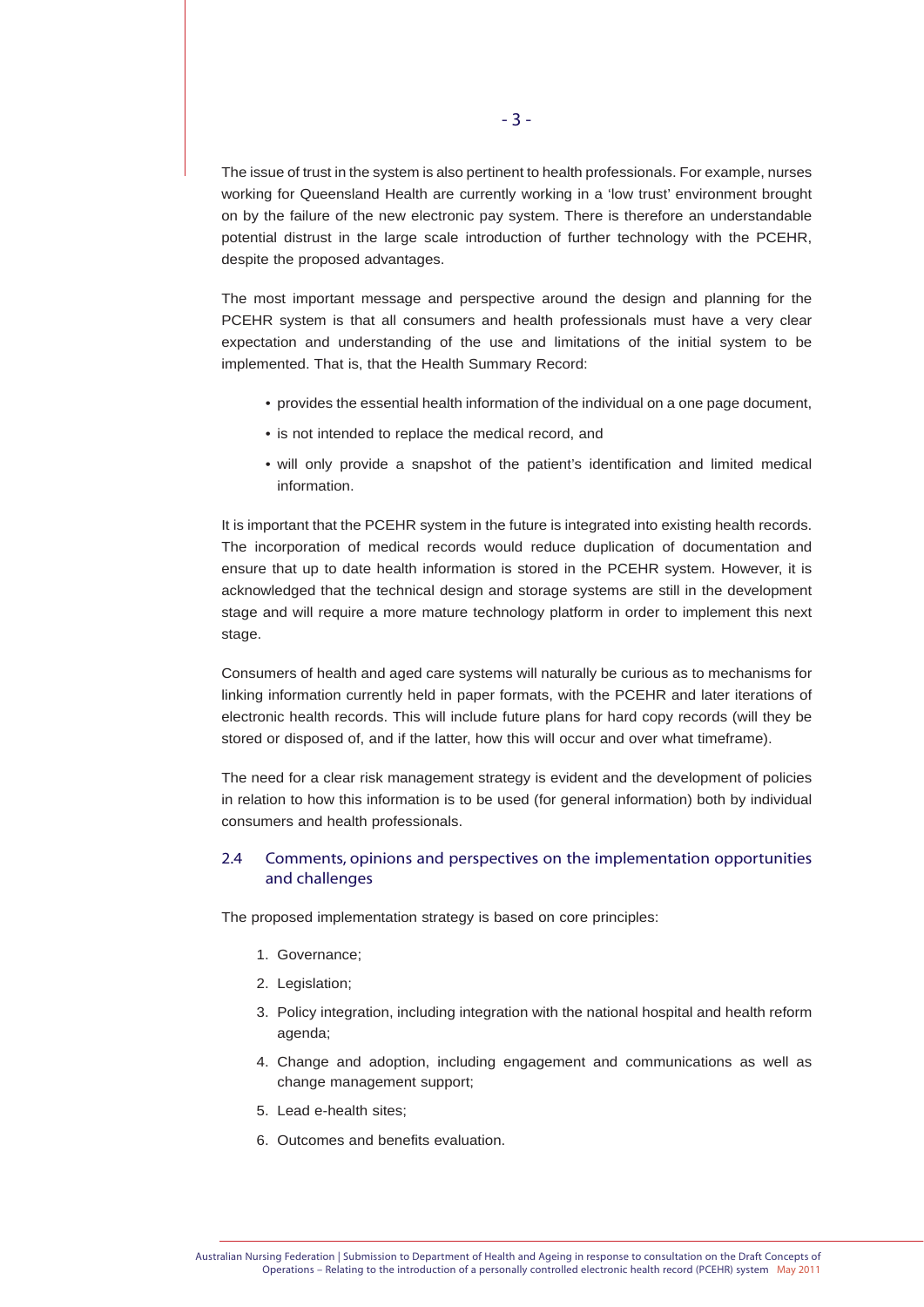The ANF agrees that these principles are essential to provide the framework that will establish a complex system across the nation and include individual PCEHR patient/user, health professionals and health organisations in all health settings and regions. The ANF considers that quality and safety are two important inclusions.

The change and adoption process must be developed to provide incentives for the individual/ consumer/user and health care professionals and providers to be motivated and supported to use the system. The incentives must include a review of the funding mechanisms including MBS and PBS arrangements. Currently, Nurse Practitioners are not receiving equitable reimbursement from MBS and PBS payments for health services provided for the consumer. The ANF recommends changes to the MBS and PBS reimbursement payments for Nurse Practitioners so that funding for their services is equitable with other health professionals. This means a funding model which recognises that the Nurse Practitioner provides nursing services in a range of consultation environments including but not limited to face to face interactions, such as telemedicine, and for a spectrum of conditions such as the management of patients with chronic disease and co-morbidities, aged care and palliative care management, which are more suited to different funding mechanisms.

This health reform initiative is based on a model which allows access to health information and updating this information for the consumer by a nominated health provider, and does not rely on the face to face service provision under the MBS and PBS system. The fee for service model is not the most appropriate funding mechanism in an e-health environment. The funding model must be designed around telemedicine with multiple consultations with health professionals, and service provision in an e-health clinical setting.

Furthermore, funding is required for all aspects and implementation stages of the health reform initiative. A large proportion of health organisations, clinics and community centres, particularly in the rural and remote settings, do not have the resources and computer infrastructure to adopt the PCEHR system. The installation costs of hardware and software must be considered and funded otherwise the vast majority of health care professionals will not have an incentive to operationalise and enhance the essential foundations of the proposed system. There is a huge need for investment in infrastructure, software and IT support across the health sector prior to the implementation of the new system. Successful implementation is also dependent on crucial investment in tertiary level programs and creation of positions in health facilities, for health informaticians.

The initial strategy of information and explanation of the PCEHR system will require a significant undertaking in marketing, communication and engagement with all consumers in Australia and all health professionals and organisations. It is also important to note that not all consumers are computer literate and/or have access to a computer or a reliable wireless connection. Disadvantaged groups, such as the aged, homeless, unemployed or those from lower socioeconomic backgrounds in the community, will not have access to this health reform initative. Yet these are the groups that often suffer poor health and are frequent users of the health care system. The National Broadband Network (NBN) will need to address access to the internet in rural towns and remote locations as there is simply no access at present.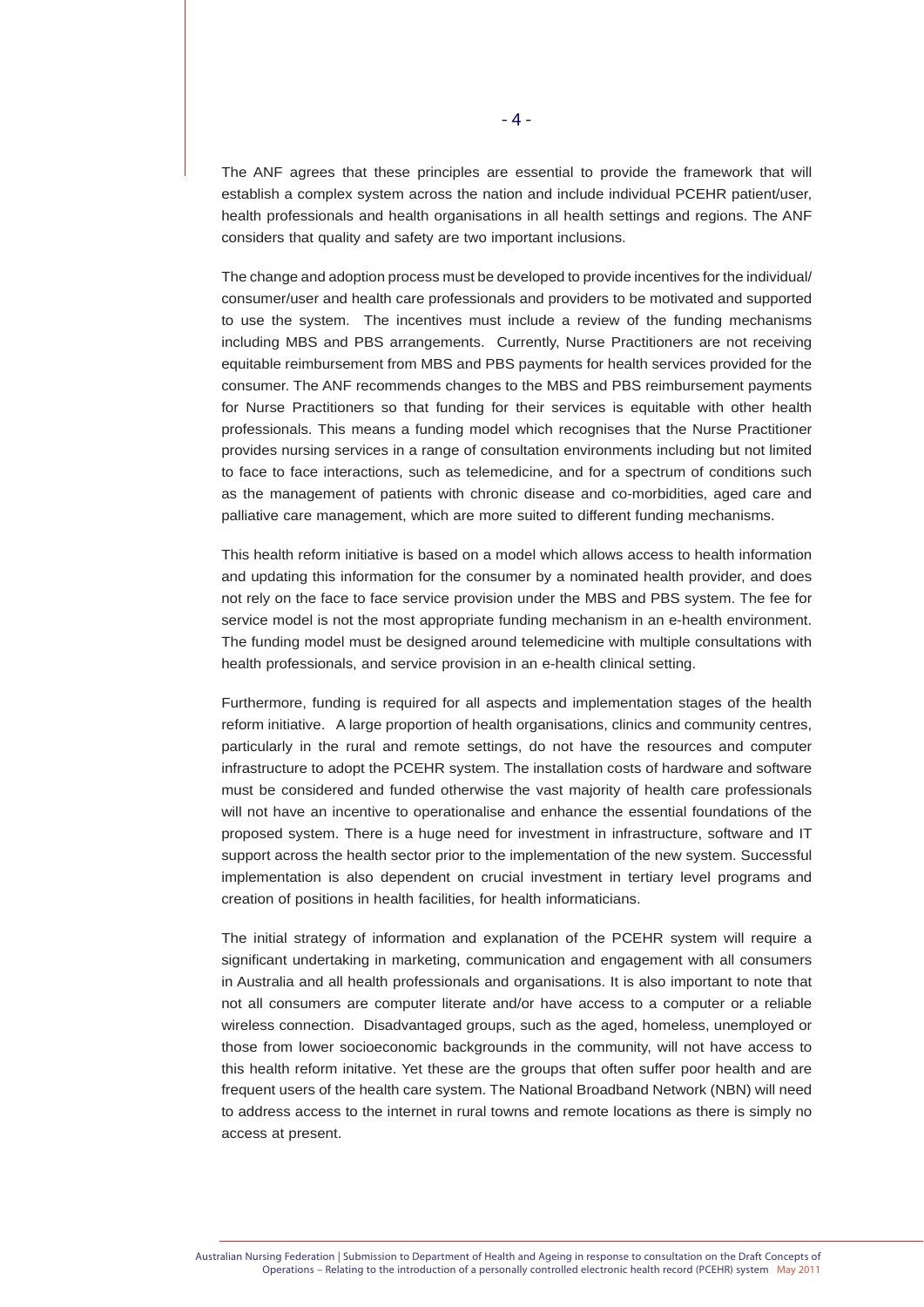Given that the requirement of the system is that consumers choose to "opt-in" to the PCEHR it is important that a very detailed approach is undertaken to ensure that all people in Australia understand the system and have trust and confidence in the model. The concept of trust is an important issue that will motivate and influence the individual PCEHR user to register and participate in the system.

The consumer and health professional alike must have an understanding of the different levels of access to sensitive information, and the consequences of screening from view important health information which may impact on health care delivery if the health professional is not aware of this information. Furthermore, if information is being suppressed by the consumer then the health professional will not rely on the information in the health summary record.

If nurses and midwives are to rely on the information in electronic records in future, their ability to make an informed judgement in relation to patient care may be compromised if certain information is not disclosed. In the event that patient care is compromised due to a lack of disclosure of important information by the patient, the health professional should not be held legally or professionally accountable for the outcome.

The inclusion of a feature allowing limiting of access to clinical documents means that all consumers will require improved health literacy so that they have a clear understanding of potential consequences of such limitations. The communication and marketing strategy must include language that is understood by non-English speaking people, with caution used in approaching any perceived culturally sensitive health concerns.

People are the centre of the PCEHR system and in some circumstances the patient may register for a personal Health Identifier number, consent to opt-in, but if the health summary document has not been completed with the required health information the document will not be used and the consumer will lose confidence in the system. Furthermore, other health professionals will lose confidence in the system if the health information is not available when they attempt to access it. It is important in the implementation of the PCEHR that the nominated health professionals have an understanding of, and have received education about, the requirement to complete the initial Health Summary Document with the patient who has agreed to opt-in.

The lead sites will play a significant role in the implementation process of the PCEHR system. The two waves of lead sites which have been funded by the Australian Government will provide the foundation and evaluation of the design of the national system. As stated in the Concepts of Operation document "the early adoption of the PCEHR System for individuals participating in the e-health lead sites" will already target a significant number of consumers who will be familiar with the concepts across the States and Territories and demonstrate the early benefits of the system.

Under this strategic approach it should be anticipated that as the national PCEHR system becomes available in July 2012, the health professionals and consumers in lead sites will be ready to migrate to the national system as it becomes operational. It is noted in the Concepts of Operation document, that the national e-health strategy proposes an incremental and staged approach to implementation. This model should be adopted as a staged approach across Australia.

Australian Nursing Federation | Submission to Department of Health and Ageing in response to consultation on the Draft Concepts of Operations – Relating to the introduction of a personally controlled electronic health record (PCEHR) system May 2011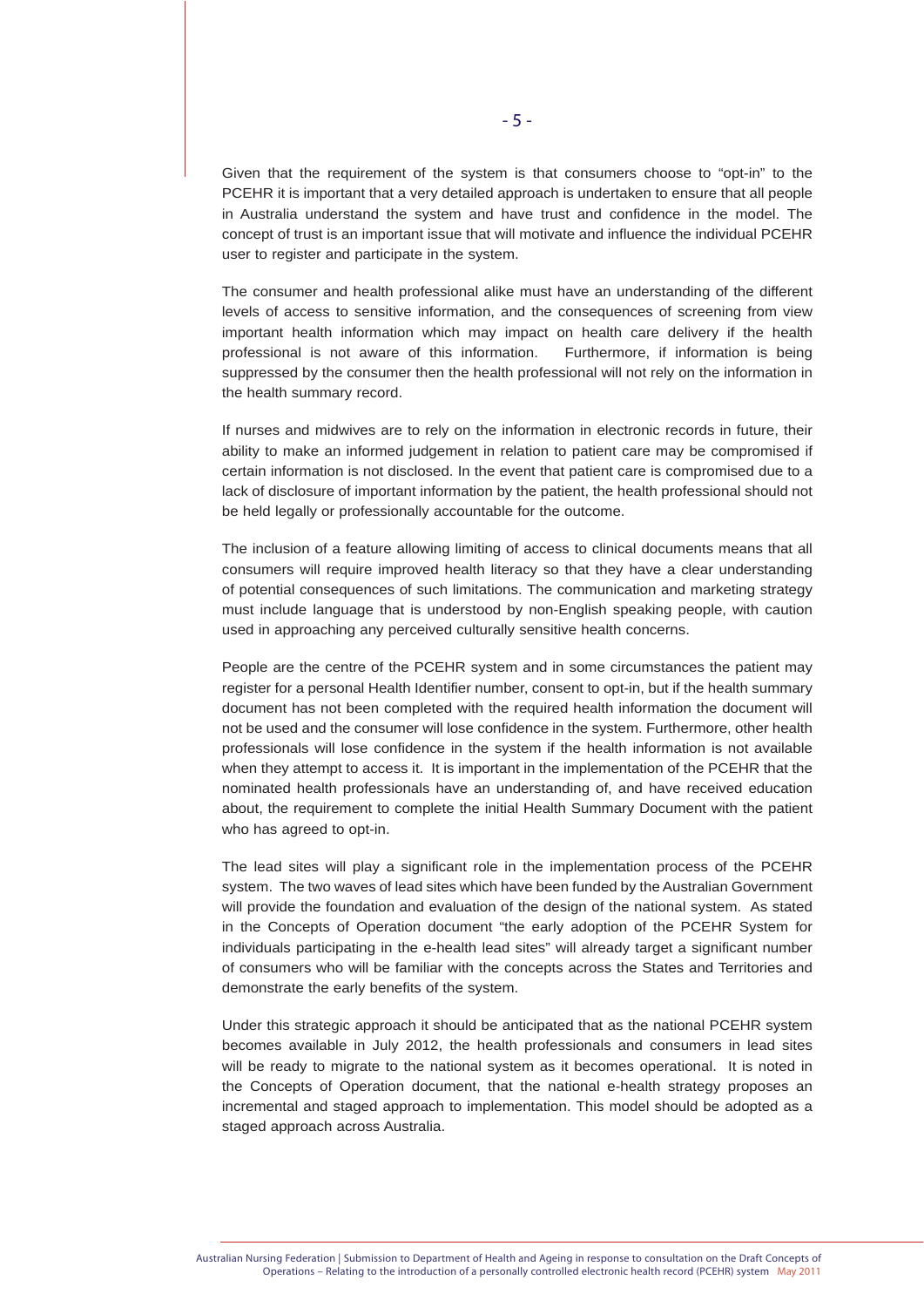#### 2.5 Other areas that the PCEHR implementation planning should consider

The PCEHR system implementation process is not just limited to its design and capability. The PCEHR system relies on the fact that health professionals in all health care settings, hospitals, community centres, aged care facilities, and rural and remote areas, will have access to a computer. Access is often limited to one computer on the desk of a workplace which is available to a large number of nurses, doctors, allied health professionals and receptionist staff. The computer is also accessed by health professionals for patient information systems, risk management systems, booking systems and other programs which are essential systems in every health facility and hospital.

Nurses and midwives are change agents in health and represent the largest health professional work group. Fundamental to the success of the PCEHR system is dissemination of information across all health sectors. Nurses and midwives are employed across a range of health organisations and services, such as: in rural and remote areas, Aboriginal and Torres strait Islander health services, aged care services, community, general practice and municipal councils, schools, acute public and private hospitals, sub acute care, occupational and rehabilitation services, to name a few. Therefore, nurses and midwives are very well situated to play a major role in the change and adoption program. It is imperative though that they are provided with funded educational support and resources.

The PCEHR system implementation process must identify that computer access is available to support the health professional in the workplace, without adding to their workload in such a way that it becomes a deterrent. A number of health professionals are not information technology literate, and/or may be part time or casual workers. Education programs and on-going support systems in the workplace must therefore be provided for all health workers across the 24 hour time period, including weekend shift times, to ensure coverage for all staff, including casual and agency staff.

In some health settings, for example aged care, there is a plethora of documentation involved in the care provision - the implementation of the PCEHR system must not be seen as an addition to this load. Another workload impact factor is ensuring that there is no duplication of information – that is, a requirement to hold written records in addition to electronic records.

Other practical issues raised by ANF members for consideration include:

- availability of information technology to access device at Point of Care
- language and literacy skills of the user
- responsibility for the maintenance of the technology
- space at the bedside or in the clinical environment for electronic information systems equipment
- workplace redesign to accommodate computers (acknowledging that there are still many facilities where this is not commonplace)
- impact on budgets
- need for risk assessment
- integration with other systems